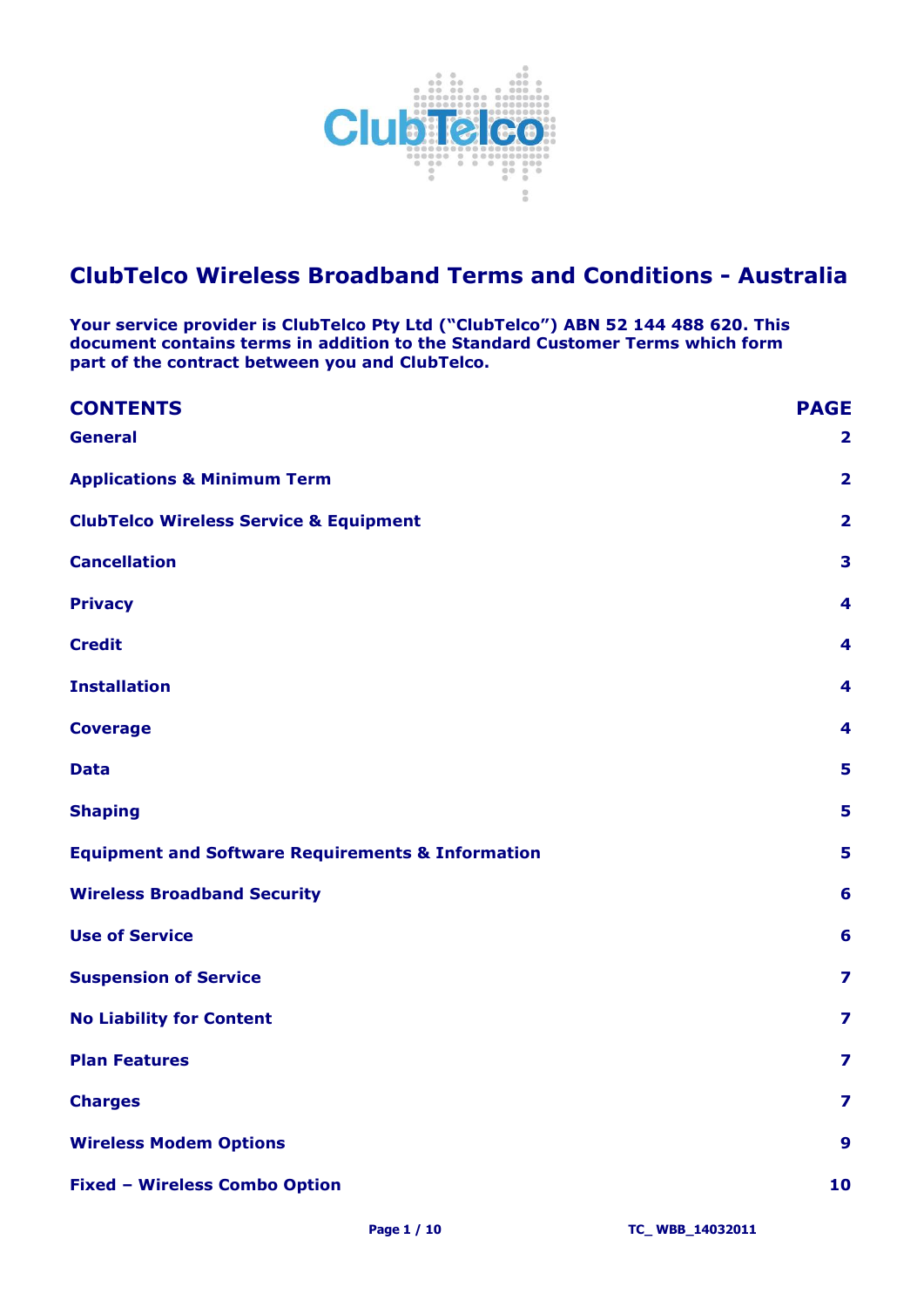# <span id="page-1-0"></span>**General**

Provided that your application for the supply of Wireless Broadband service described in the Wireless Service section below ("Wireless Service") is accepted by **ClubTelco Pty Ltd** ("**ClubTelco**", "**We**" or "**Our**"), the Wireless Service will be provided to you in accordance with:

- 1. Our standard customer terms (which may be viewed at www.clubtelco.com);
- 2. The terms of the plan you have chosen; and
- 3. The terms of any other **ClubTelco** services which are supplied to you in association with the Wireless Services (which are available at www.clubtelco.com, or by contacting Customer Service on 13 TELCO (13 8352).

(as applicable depending on the other **ClubTelco** services (if any) with which the Wireless Service are bundled) (the "**Agreement**"). If there is any inconsistency between the parts of Agreement, then to the extent of the inconsistency, the terms of the applicable document which is the lower in number in the above list will prevail.

## <span id="page-1-1"></span>**Applications & Minimum Term**

You acknowledge that **ClubTelco** is not obliged to accept any application for the Wireless Service, but if it does so, you are entering into an agreement for the minimum term chosen by you at the time of application (namely 12 months or 24 months as the case may be) unless you have a selected a plan which is not subject to a minimum term requirement. On expiry of the applicable minimum term (or, at the end of each month where you are not subject to a minimum term requirement), the Agreement will renew automatically for successive monthly periods until terminated by either of **ClubTelco** or you in accordance with clause 31 of Our standard customer terms.

If your Wireless Service application is accepted, **ClubTelco** will endeavour to provide your Wireless Service as soon as it can, but it cannot guarantee availability or a date of commencement. The Wireless Service plan period and monthly charges will commence on the day on which the wireless USB modem or data enabled SIM (for BYO modem customers) is dispatched to you by **ClubTelco,** or on such other date as **ClubTelco** reasonably designates.

You authorise **ClubTelco** on your behalf, if necessary, to obtain information from your existing internet provider. This may be necessary to complete and sign documentation and to take all steps necessary to give effect to your application for Wireless Service and to transfer your ADSL/2+ and/or voice accounts and services from your existing provider to **ClubTelco**. By switching to **ClubTelco,** you may surrender all incentives and benefits offered by your current service provider (e.g. discount plans and charity concessions etc).

We offer you the freedom to switch between plans to best suit your usage (plan change fees may apply). You can easily stay in control of your account by monitoring your usage online.

The network used for the Wireless Service is the Vodafone 3G network.

# <span id="page-1-2"></span>**ClubTelco Wireless Service & Equipment**

The Wireless Service is a method of using radio frequency signals to connect to the internet and allows you to:

- 1. access the internet;
- 2. upload and download files; and
- 3. use any other services we may tell you about from time to time.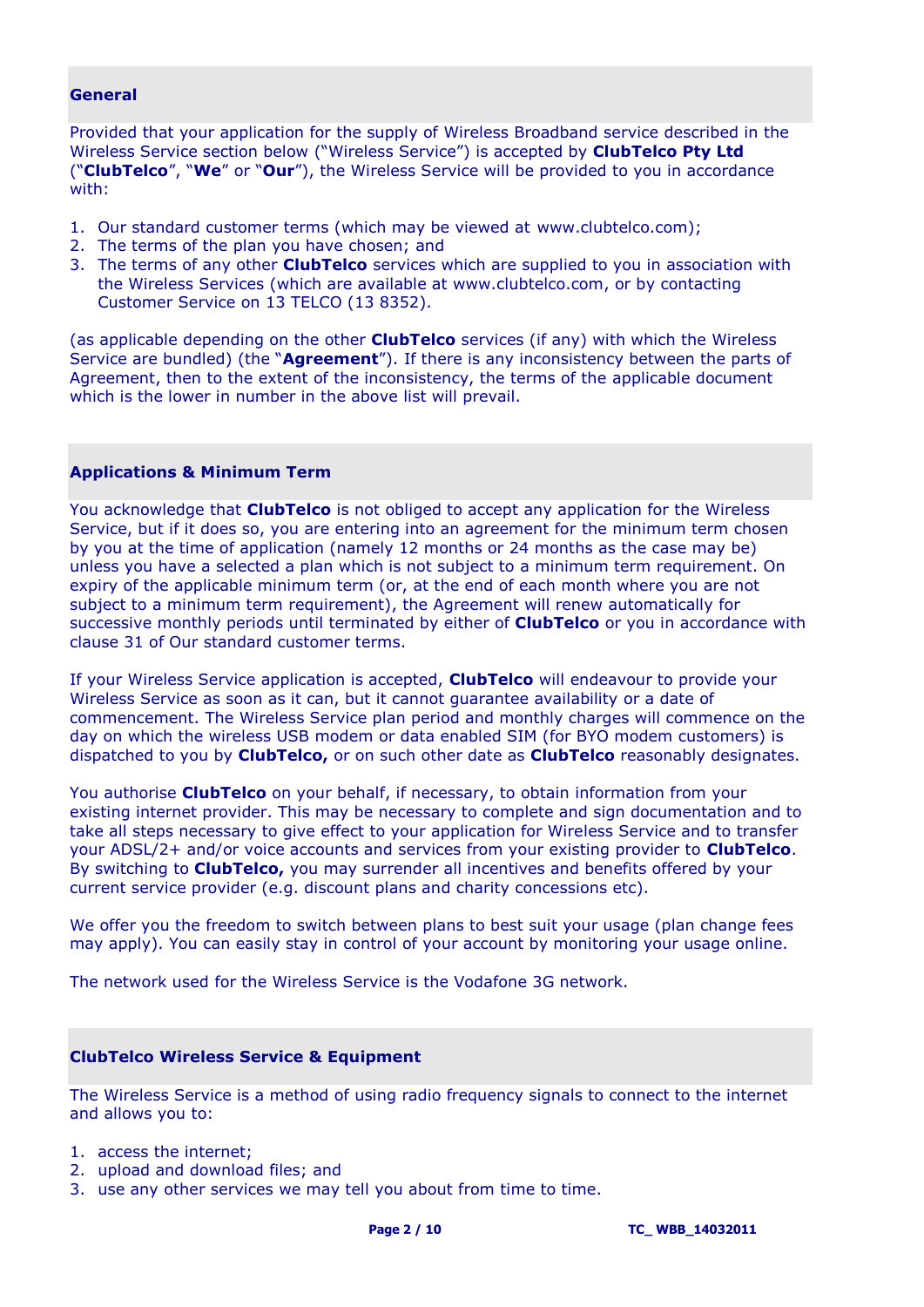However, you acknowledge that:

- 1. in order to access and use the Wireless Service you will require a wireless USB modem and a data enabled SIM;
- 2. we do not promise successful data transmission using the Wireless Service;
- 3. delays in data transmission or transfer may occur;
- 4. drop outs may occur;
- 5. the Wireless Service is provided without warranty that it is continuous or fault free;
- 6. the speed of data transmission and the time taken for data to download may vary depending on a variety of factors, including but not limited to:
	- a. your equipment and software;
	- b. the then current level of internet activity and congestion;
	- c. the then current level of wireless network activity and congestion;
	- d. the speed and capacity of the server you are accessing;
	- e. distance from the cellsite; and
	- f. the nature of the information you wish to download or upload.
- 7. Wireless Broadband is not recommended for use with VoIP.

## <span id="page-2-0"></span>**Cancellation**

In certain circumstances, customers are permitted by law to cancel services which are subject to a minimum contract term without incurring cancellation fees and certain other expenses. Depending on how you purchase the Wireless Service, if you change your mind after making your application for the Wireless Service, you may not be liable to pay such fees provided you contact **ClubTelco** within 10 days to cancel your application ("**Cooling Off Period**"). This can only be done by the following: telephone 13 TELCO (13 8352), email to [contactus@clubtelco.com,](mailto:contactus@clubtelco.com) fax 1300 246 738, in writing 'Attention **ClubTelco** Cancellations' PO 6262 St Kilda Rd Central, VIC 8008.

If you cancel your application after the Cooling Off Period has expired and you have applied for a Wireless Service which is subject to a minimum contract term then you will be liable for an early disconnection fee of \$5 x (remaining months of contract) for a 24 month contract or \$10 x (remaining months of contract) for a 12 month contract. This early disconnection fee is a genuine pre-estimate of our loss and applies in addition to other outstanding charges including, but not limited to monthly access fees and datablock fees.

The cancellation will take effect from the end of the current billing period. Consequently no credit for final monthly access fees will apply.

If we:

 provide you with equipment at no charge or a discounted charge because you have entered into a fixed term contract with us, or

 provide you with equipment that you pay for in instalments over a fixed term contract, that equipment will remain the property of **ClubTelco** until the contract term ends.

For uncontracted (BYO modem) customers, no early disconnection fee applies. However all outstanding charges including but not limited to monthly access fees and datablock fees must be paid in full at time of cancellation.

Cancellation of existing wireless broadband service: It is your responsibility to cancel any internet services (including wireless broadband) currently active with another service provider. **ClubTelco** is unable to do this on your behalf. Failure to do so may result in active accounts with more than one internet service provider. You will be responsible for all charges.

If you cancel your wireless broadband service with **ClubTelco**, we can reactivate this service using your existing data SIM for up to three months at no cost. After three months, the data SIM is automatically terminated. Once the data SIM is terminated, then service reactivation requires a new data SIM which will incur standard SIM and delivery fees.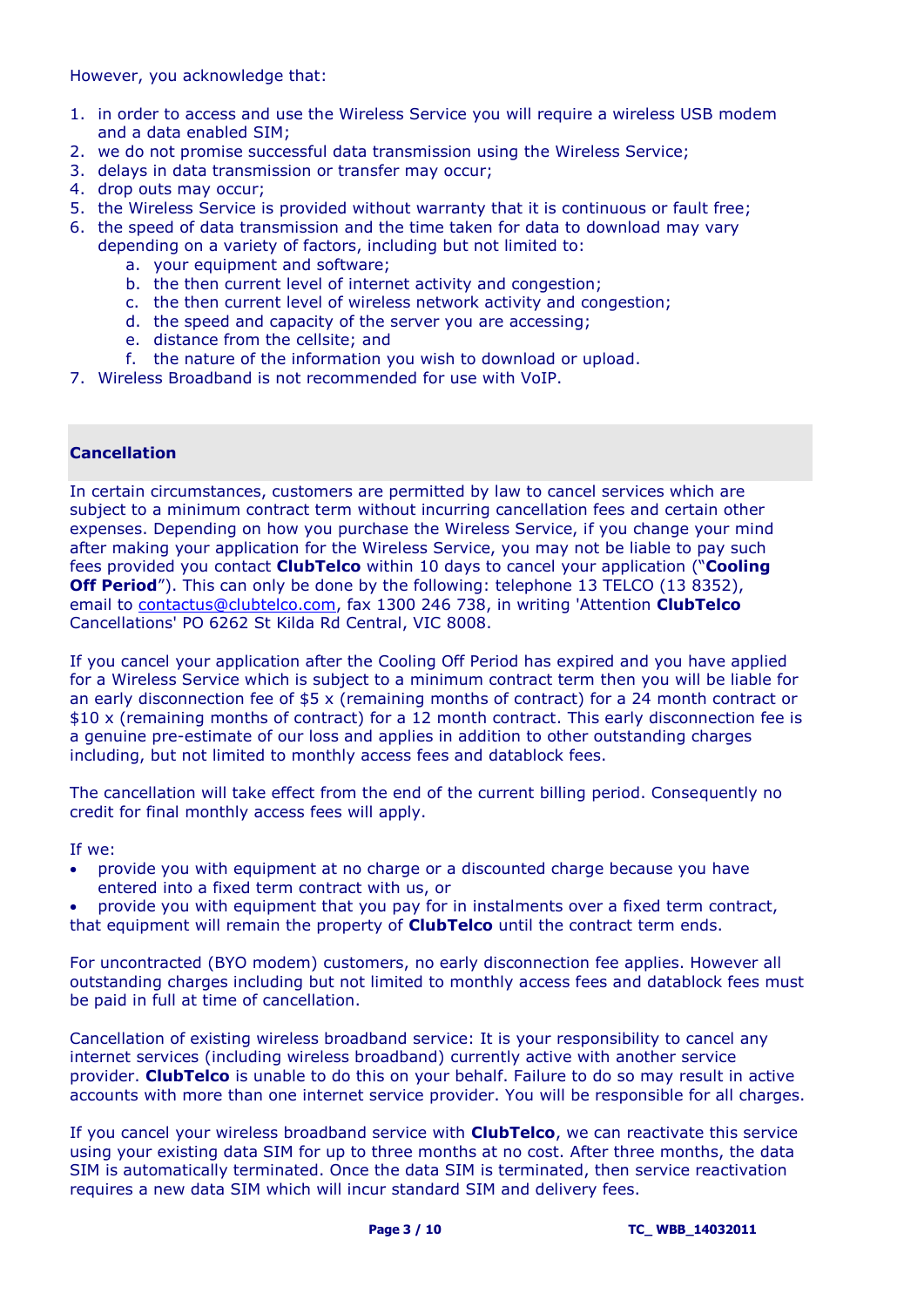# <span id="page-3-0"></span>**Privacy**

We may collect, use, disclose, transfer and store any personal information which We may collect about you in the course of providing you with the Wireless Service:

- 1. in accordance with our Privacy Policy (which may be viewed at http://www.clubtelco.com);
- 2. for the purposes of provisioning or connecting your service, network routing, providing you with customer service, credit checking, billing, investigating complaints & fixing faults in relation to your service and any payment follow ups that you may owe us;
- 3. to tell you about other products, services, bundled offerings or promotions provided by **ClubTelco**, its related bodies corporate, its business partners and/or associates; and
- 4. for credit checking purposes as described in the Credit section below.

Generally, you have the right to see or obtain a copy of personal information about you that we may hold. **ClubTelco** will handle requests for access to personal information in accordance with the National Privacy Principles. To request access to your personal information please contact 13 TELCO (13 8352).

# <span id="page-3-1"></span>**Credit**

You agree that **ClubTelco** may exchange information about you with a credit reporting agency for the following purposes to:

- 1. assess an application for credit;
- 2. notify other credit providers of a default by you;
- 3. exchange information with other credit providers as to the status of this account where you are in default with other credit providers; and
- 4. assess your credit worthiness.

#### <span id="page-3-2"></span>**Installation**

You may install the wireless USB modem yourself, or call **ClubTelco** Customer Service on 13 TELCO (13 8352) for telephone based technical support during our normal telephone technical support business hours.

Note that **ClubTelco** is only able to provide technical support for **ClubTelco** supplied and branded wireless modems. It is the customer's responsibility to check that their BYO modem is compatible with the Vodafone 3G 900/2100 network and that the modem supplier will provide configuration support, prior to signing up to a **ClubTelco** wireless broadband plan.

#### <span id="page-3-3"></span>**Coverage**

It is your responsibility to check 3G coverage exists in the location(s) that the service is being used in. If it is not, we will connect you to the next fastest internet speed service available in your area.

If:

- 1. the coverage maps found on<http://maps02.pdslive.com.au/VCATPublic/app> show that 3G coverage does not exist;
- 2. the next fastest internet speed service is not acceptable to you;
- 3. the wireless modem and packaging is not able to be returned in a fully reusable condition (and is not in fact returned to ClubTelco in a fully reusable condition within the Cooling Off Period (as described in the *Cancellation* section above)); and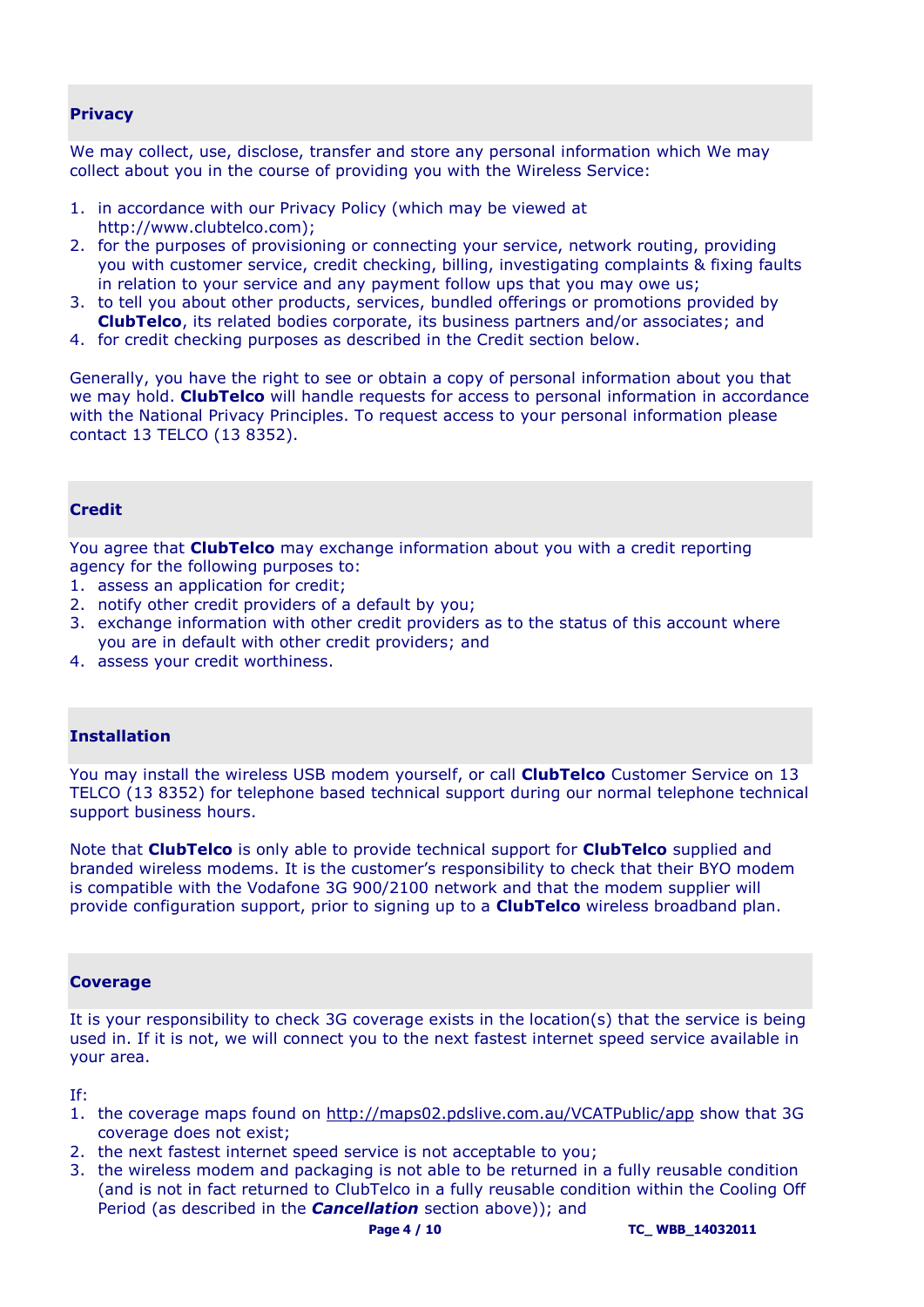4. you do not exercise your right to cancel your application within the Cooling Off Period (as described in the *Cancellation* section above),

then the cancellation charges described in the *Cancellation* section above will apply.

The **ClubTelco** Wireless Service uses the Vodafone 3G network and is subject to network limitations and availability. The 3G broadband network covers selected metropolitan areas of capital cities and some larger regional centres. 3G capable devices are required. Outside the 3G broadband areas Vodafone Mobile Internet operates at slower access and download speeds on Vodafone's 2.5G network.

## <span id="page-4-0"></span>**Data**

References to 'monthly data allowance' are to the amount of data you are entitled to upload and download in a month without incurring shaping (service suspension as described in the Shaping section below). Note that this monthly entitlement is calculated as the sum of both data uploads and data downloads.

**ClubTelco** is not liable for any loss, corruption or destruction of data or for any other damage as a result of using the Wireless Service.

Actual download and upload data speeds and time taken for data to download may vary due to a number of factors (as more particularly described in the *ClubTelco Wireless Service & Equipment* section above).

### <span id="page-4-1"></span>**Shaping**

All plans will have service suspended for the billing month once they have reached their monthly allowance. To continue accessing the internet a datablock can be purchased by calling **ClubTelco** Customer Service on 13 TELCO (13 8352) or by logging onto the MyAccount area of the [www.clubtelco.com](http://www.gotalk.com.au/) website, as this site is unmetered and therefore can be accessed even when your plan is shaped (suspended). At the beginning of the next billing month the monthly data allowance (including any unused datablocks) is reset and shaping is removed.

#### <span id="page-4-2"></span>**Equipment and Software Requirements & Information**

- Your computer equipment must meet the following minimum requirements Pentium III+ and at least 100MB of spare hard disk space.
- If you choose your own modem, it must be an approved model (see [www.clubtelco.com](http://www.gotalk.com.au/) or contact **ClubTelco** on 13 TELCO (13 8352).
- Modem support will be available if the modem has been supplied by **ClubTelco**. **ClubTelco** will not have any liability (or any responsibility to provide technical support) for modems not supplied by **ClubTelco**.
- **ClubTelco** will support the connection while it is connected to one standalone PC ONLY, provided it is connected with a **ClubTelco** approved wireless USB modem and a **ClubTelco** supplied data enabled SIM. Additional PC's connected as a network will not be supported.
- The user is liable for the costs of any enquiries (made by the user) directed to other third party service providers such as a third party modem supplier. Additional charges may apply by calling other suppliers for **ClubTelco** wireless broadband assistance.
- In some instances, installation of wireless broadband hardware required for the **ClubTelco** Wireless Service may void your computer warranty, check with your computer retailer to see if this applies to you.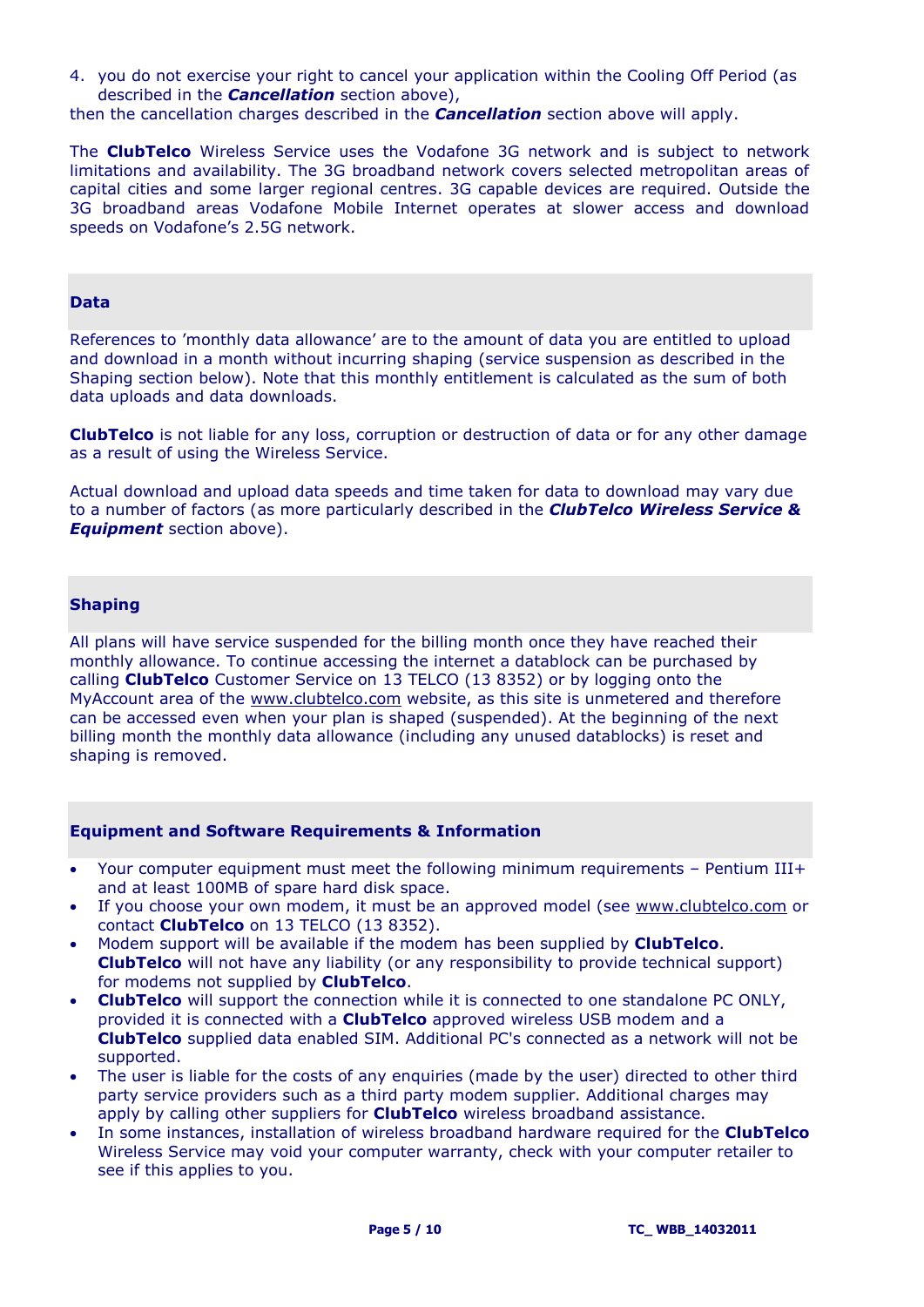- The **ClubTelco** wireless USB modem is designed to install on Windows XP, Windows Vista and Mac OS X 10+ operating systems. Ensure you have a compatible operating system prior to attempting installation.
- **ClubTelco** will not be liable for any configuration issues that may arise with your operating system or applications software as a result of installing the **ClubTelco** approved wireless USB modem or using a data enabled SIM supplied by **ClubTelco**.
- If you purchase a modem, SIM or other equipment from **ClubTelco**, it will not become your property until it has been paid for in full, or at the completion of the contract if the equipment is included in the monthly contract rate. However, you are responsible for that modem, SIM or other equipment (as applicable) from the date that we deliver it to you.
- Regarding any SIM that **ClubTelco** provides to you, you will:
	- o keep that SIM secure;
	- o only use that SIM to access the **ClubTelco** Wireless Service;
	- o not interfere with or impair the operation of that SIM;
	- $\circ$  not duplicate the identity of the SIM (including for the purposes of back up);
	- o not use the SIM to access other services such as voice calls or MMS;
	- o return the SIM to us if the Wireless Service ends or otherwise on our reasonable request.

# <span id="page-5-0"></span>**Wireless Broadband Security**

To maintain security on your computer, **ClubTelco** strongly recommends that you:

- 1. Protect your password (do not disclose it);
- 2. Keep it secure, avoid common words, names or dates, change it regularly and do not store it on your computer;
- 3. Use current antivirus, spyware, malware, adware and firewall software;
- 4. Do not open suspicious emails or files from unknown sources; and
- 5. Protect your family from unsuitable internet content.

# <span id="page-5-1"></span>**Use of Service**

You must not use the **ClubTelco** Wireless Service in such a manner so as to infringe the legal rights of, or cause harm to, any person or breach any law including without limitation to:

- 1. Defame, harass or cause needless anxiety to any person;
- 2. Make available obscene or pornographic materials;
- 3. Violate the privacy of any person;
- 4. Knowingly transmit a computer virus to another user or the Internet generally;
- 5. Send any unsolicited bulk messages or breach any regulation relating to the sending of unsolicited messages (including SPAM);
- 6. Download copyrighted materials such as movies and music files which you do not have the copyright owner's written permission to do so or otherwise infringe a third party's intellectual property rights;
- 7. Misuse another person's confidential information; or
- 8. Infringe or commit an offence against any law, standard or code.

Multiple concurrent logons are not permitted. You must not use the **ClubTelco** Wireless Service to create, use or distribute tools designed for compromising the security of our network or any communications over that network. We do not warrant that the use and installation of any software on your own equipment will not disrupt the normal operation of, or damage, your own equipment.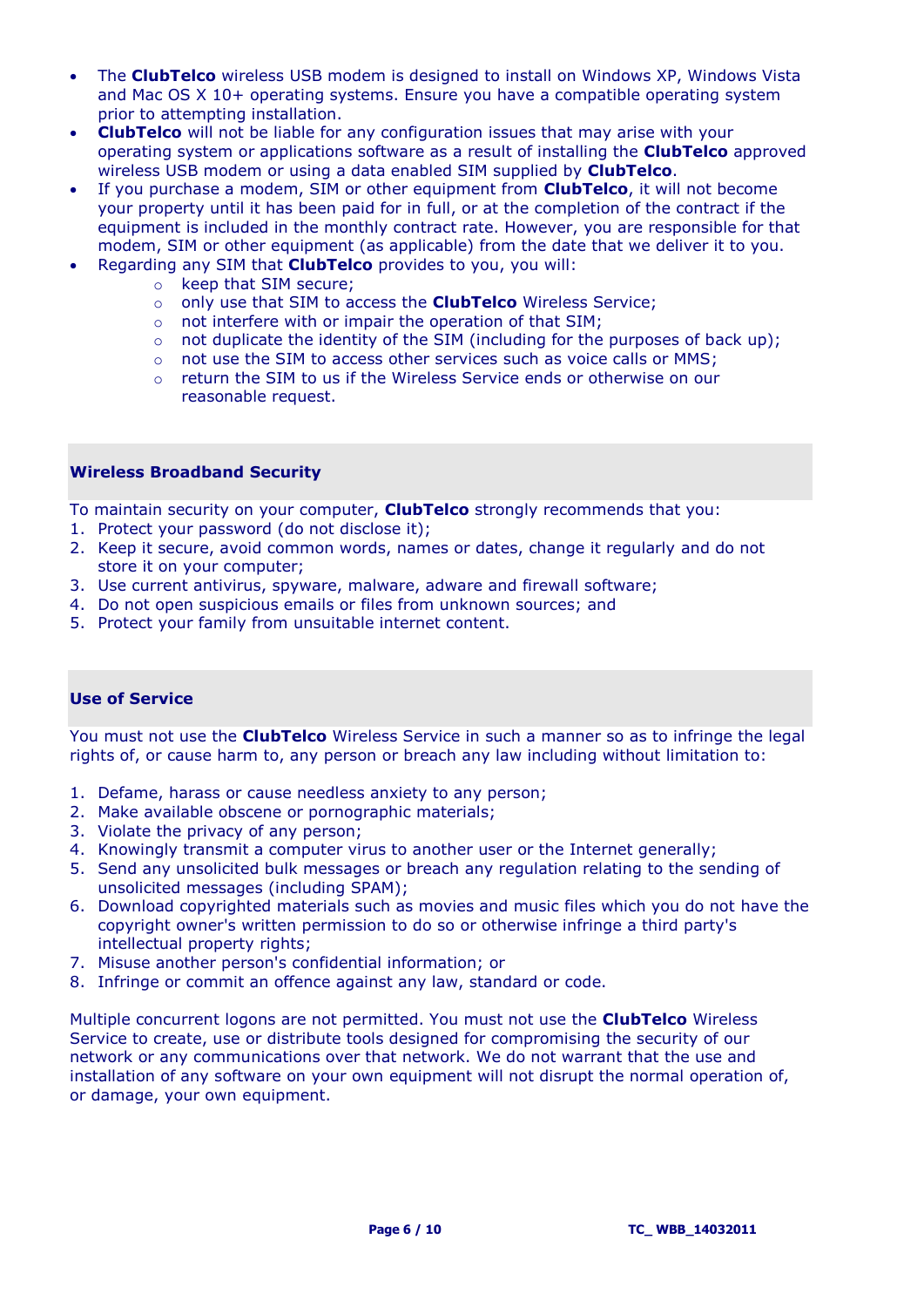# <span id="page-6-0"></span>**Suspension of Service**

We may from time to time, and without notice or liability to you, suspend any of the services (and, at our discretion, disconnect the relevant SIM cards from the network) in any of the following circumstances:

- During any technical failure, modification or maintenance of the network (but in that event we will procure resumption of the services as soon as reasonably practicable);
- If you fail to comply with any of these terms and conditions (including failure to pay charges due) until the breach (if capable of remedy) is remedied;
- You change your address or billing contact details without notifying us in accordance with our agreement;
- If you do, or allow to be done, anything which in our reasonable opinion may have the effect of jeopardising the operation of the Wireless Services; and/or
- If the amounts outstanding to **ClubTelco** exceeds any credit limit set by us, whether or not its payment has fallen due.

### <span id="page-6-1"></span>**No Liability for Content**

**ClubTelco** does not monitor, and is not responsible or liable for, any content or messages carried over and delivered by the Wireless Service. By using the **ClubTelco** Wireless Service, you acknowledge and agree that any material downloaded or otherwise obtained through the **ClubTelco** Wireless Service is at your own risk. We give no warranty, guarantee or representation about the accuracy of the information or images available through the **ClubTelco** Wireless Service, whether supplied by us or by third parties. We are not responsible for inappropriate material viewed by minors.

## <span id="page-6-2"></span>**Plan Features**

- 1. As described in the Shaping section above, a plan will be suspended if the plan data allowance is exceeded. Excess charges do not apply. The connection speed will be restored at the beginning of the new invoice run.
- 2. Datablocks can be purchased to top up the monthly allowance to avoid shaping. You can either login to the MyAccount section and purchase a datablock online or call **ClubTelco** on 13 TELCO (13 8352) to purchase.
- 3. For the purposes of calculating your data usage (whether under your monthly data allowance or under any additional datablock purchased by you) data is measured in 10kb blocks. So each session's data usage is rounded up to the next 10kb as applicable.
- 4. International roaming is not available so only usage within Australian Vodafone coverage areas is available.
- 5. Plan changes take effect from the beginning of the new monthly billing period.
- 6. Your monthly data allowance (including from added datablocks) will expire at the end of the billing period in which it is purchased and any unused data allowance will not be carried over to the next billing period.

#### <span id="page-6-3"></span>**Charges**

#### **General**

Except to the extent otherwise set out in this section:

 all monthly access fees for the Wireless Service together with monthly modem charges (where applicable) will be invoiced monthly in advance;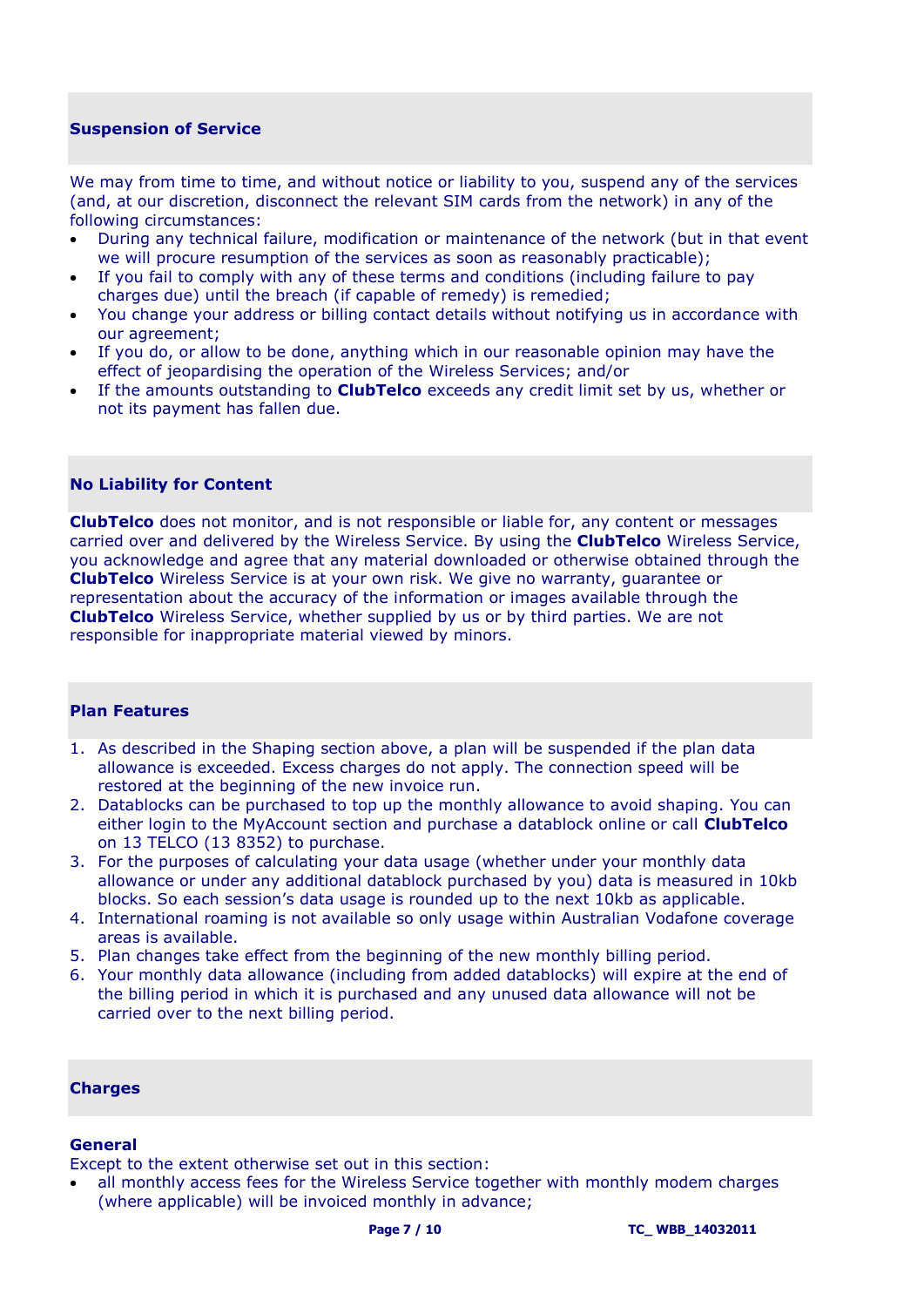- all other charges arising in relation to the Wireless Service will be invoiced monthly in arrears; and
- For the purposes of calculating your data usage (whether under your monthly data allowance or under any additional datablock purchased by you) data is measured in 10kb blocks and will be rounded up as applicable.

You must pay our invoices within 14 days from the date of our invoice.

# **Pro Rata Charges**

The first invoice for your new Wireless Service issued by **ClubTelco** will consist of:

- the cost of equipment (as applicable);
- one full months access fees to be applied by **ClubTelco** against your next subsequent full monthly access fees;
- an advance payment of one months access fees reduced pro rata to reflect the period from the date of connection to the end of the billing period; and
- any applicable surcharges and/or additional datablock charges (as the case may be and as described in the *Other Charges* section below).

# **Plan Upgrade and Downgrade Charges**

You can change the monthly data allowance on your plan at any time. The change will take effect from the beginning of the new billing month. A \$49 one-off administration charge will be applied:

- per plan upgrade change (to a larger monthly data allowance), unless you extend your plan to 24 months; and
- to all plan downgrades (to a smaller monthly data allowance).

Migrating to another plan does not shorten the minimum term or terminate our Agreement, which will continue to apply for the term.

# **Other Charges**

- 1. The current Monthly Access Fees are as set out below.
- 2. A 500MB datablock can be purchased for \$10.95 and a 1GB datablock can be purchased for \$19.95.
- 3. For customers who connect to our ClubTelco wireless broadband service prior to 6 September 2010, a \$10 monthly surcharge applies if you do not have an eligible **ClubTelco** service, namely another **ClubTelco** active postpaid monthly service with monthly access fees of \$14.95 or more (i.e. if the Wireless Service is a "standalone service" from **ClubTelco**).
- 4. A **ClubTelco** wireless USB modem + SIM package can be purchased outright for \$79.00. The wireless USB modem and SIM package incur a \$19.95 delivery fee and are shipped active by registered post. If you choose this option, your Monthly access fees will be charged at the rates set out in the *Equipment Outright Purchase & BYO Wireless Modem Plans* column below.
- 5. The wireless SIM only option incurs a \$9.95 delivery fee and is shipped active.
- 6. All charges are inclusive of GST, unless otherwise stated.

| <b>Data</b><br><b>Allowance</b> | <b>Equipment</b><br><b>Outright</b><br><b>Purchase &amp; BYO</b><br><b>Wireless Modem</b><br><b>Plans</b><br>(No contract) | <b>ClubTelco Wireless</b><br><b>Modem Plans</b><br>(12 month contract) | <b>ClubTelco Wireless</b><br><b>Modem Plans</b><br>(24 month contract) |
|---------------------------------|----------------------------------------------------------------------------------------------------------------------------|------------------------------------------------------------------------|------------------------------------------------------------------------|
| 1GB                             | \$19.95                                                                                                                    | \$29.95                                                                | \$24.95                                                                |
| 2GB                             | \$24.95                                                                                                                    | \$34.95                                                                | \$29.95                                                                |
| 3GB                             | \$28.95                                                                                                                    | \$38.95                                                                | \$33.95                                                                |
| 5GB                             | \$34.95                                                                                                                    | \$44.95                                                                | \$39.95                                                                |
| 7GB                             | \$54.95                                                                                                                    | \$64.95                                                                | \$59.95                                                                |

# **Monthly Access Fees**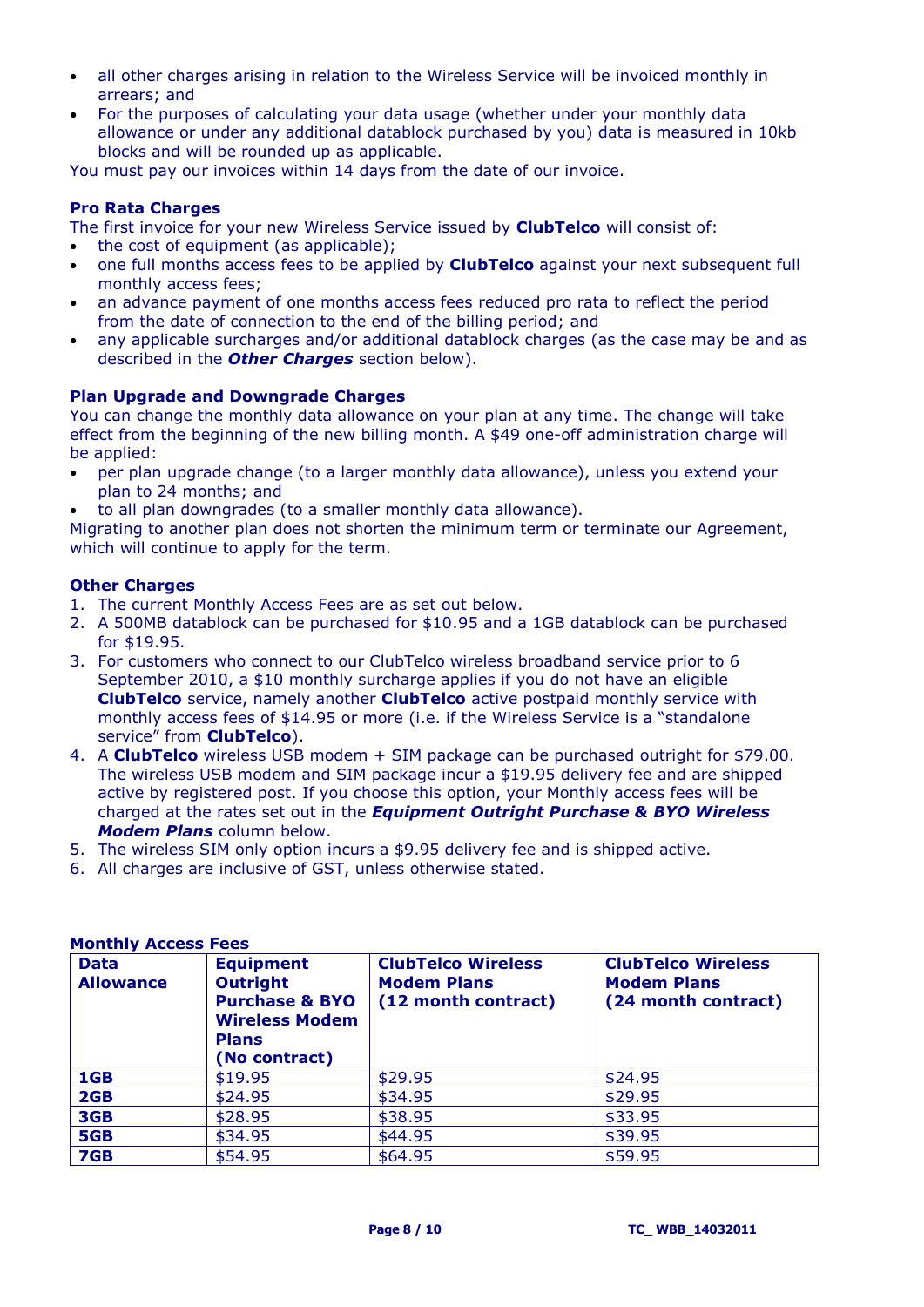**Minimum total cost with ClubTelco modem when bundled with another eligible ClubTelco service (as described in the** *Other Charges* **Section) over 12 months:**  From: 1GB \$359.40, 2GB \$419.40, 3GB \$467.40, 5GB \$539.40, 7GB \$779.40. A **ClubTelco** wireless modem + SIM delivery fee of \$19.95 also applies.

**Minimum total cost with ClubTelco modem when standalone (no other eligible ClubTelco service as described in the** *Other Charges* **Section) over 12 months:** From: 1GB \$479.40, 2GB \$539.40, 3GB \$587.40, 5GB \$659.40, 7GB \$899.40. A **ClubTelco** wireless modem + SIM delivery fee of \$19.95 also applies.

**Minimum total cost with ClubTelco modem when bundled with another eligible ClubTelco service (as described in the** *Other Charges* **Section) over 24 months:**  From: 1GB \$598.80, 2GB \$718.80, 3GB \$814.80, 5GB \$958.80, 7GB \$1438.80. A **ClubTelco** wireless modem + SIM delivery fee of \$19.95 also applies.

**Minimum total cost with ClubTelco modem when standalone (no other eligible ClubTelco service as described in the** *Other Charges* **Section) over 24 months:** From: 1GB \$838.80, 2GB \$958.80, 3GB \$1054.80, 5GB \$1198.80, 7GB \$1678.80. A **ClubTelco** wireless modem + SIM delivery fee of \$19.95 also applies.

**Minimum cost in Month 1 when bundled with an eligible ClubTelco service (as described in the** *Other Charges* **Section), without a contract (BYO Modem):** From: 1GB \$19.95, 2GB \$24.95, 3GB \$28.95, 5GB \$34.95, 7GB \$54.95. A SIM delivery fee of \$9.95 also applies. An activation credit of \$14.95 applies if the service is used within 21 days of SIM dispatch.

**Minimum cost in Month 1 when standalone (no other eligible ClubTelco service as described in the** *Other Charges* **Section) without a contract (BYO Modem):** From: 1GB \$29.95, 2GB \$34.95, 3GB \$38.95, 5GB \$44.95, 7GB \$64.95. A SIM delivery fee of \$9.95 also applies. An activation credit of \$14.95 applies if the service is used within 21 days of SIM dispatch.

#### <span id="page-8-0"></span>**Wireless Modem Options**

You can either supply (BYO) your own compatible wireless USB modem, purchase a **ClubTelco** wireless USB modem + SIM package outright or receive a **ClubTelco** branded wireless USB modem included with a 12 or a 24 month contract.

#### **ClubTelco Modem**

For 12 and 24 month contracts, the cost of your **ClubTelco** branded wireless USB modem + active SIM is included in the applicable monthly access fees (as set out in the *ClubTelco Wireless Modem Plans (12 and 24 month contract)* sections of the *Monthly Access Fees* table (and the relevant Minimum Cost amount) above). An early disconnection fee applies to contracted plans. A \$19.95 delivery fee applies.

For outright purchase of a **ClubTelco** branded wireless USB modem + active SIM (\$79.00 + delivery fee of \$19.95 applies), no contract applies nor do early disconnection fees apply.

#### **BYO Modem**

If you supply your own (non-**ClubTelco**) compatible USB wireless modem, then you will only need a wireless data SIM from **ClubTelco**. A \$9.95 SIM delivery fee applies. No contract term applies.

## **Data Blocks**

From time to time, you may wish to top up your monthly data allowance (either because you have already used up your current monthly allowance or because you know you will require a greater allowance within a certain period). If so, you can purchase an additional datablock